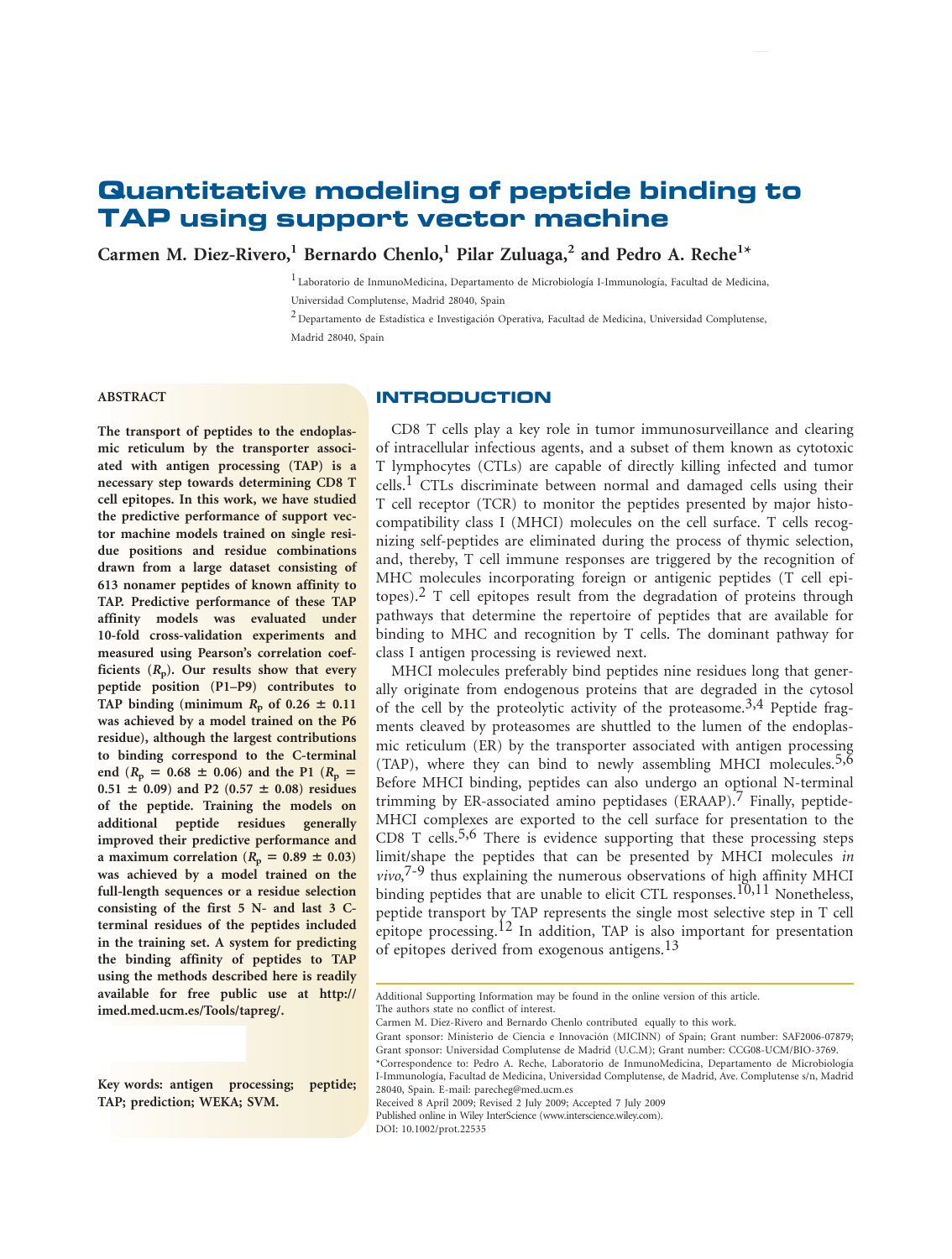TAP belongs to the ATP-dependent binding cassette (ABC) transporter superfamily, and it is expressed as a heterodimer consisting of the TAP1 and TAP2 proteins subunits.<sup>14,15</sup> Both TAP1 and TAP2 proteins encode one hydrophobic transmembrane domain and one ATP binding domain. Transport of peptides by TAP proceeds in two sequential steps, where peptide binding to TAP occurs first followed by a translocation step consuming ATP.<sup>16-18</sup> Peptide transport rate by TAP is governed by the initial binding step.19,20 Likewise, TAP preselection of peptides available for MHCI presentation is also controlled by their affinity to TAP. Selectivity of TAP has been studied from data generated using assays that determine peptide binding to TAP or peptide accumulation in the ER.<sup>17,18</sup> TAP preferentially transports peptides with a length of 8–16 residues,  $14,21$  whereas longer peptides may be transported but with much lower efficiency. Besides peptide length preferences, the first three N-terminal residues and the C-terminal end of the peptides have also been shown to be important for binding to TAP.12,22 Furthermore, a peptide-binding motif for TAP has been defined by van Endert et al.,  $22$  which indicates a TAP preference for hydrophobic aromatic residues at the C-terminus, hydrophobic residues at position 3 (P3), and charged and hydrophobic residues at position 2 (P2). On the other end, aromatic or acidic residues at P1 and prolines at P1 and P2 have strong deleterious effects.

A number of methods have also been applied for predicting and analyzing the binding affinity of peptides to TAP, such as artificial neural networks,23-25 support vector machines  $(SVMs)$ ,  $^{26,27}$  and matrices generated using the Stabilized Matrix Method<sup>28</sup> and the additive method.<sup>29,30</sup> The majority of these methods were trained on the same training set of  $\sim$ 435 nonamer (9-mer) peptides of known affinity to TAP made available by Dr. van Endert, and until now their performance has not been compared in an independent testing set. In contrast, here we have used a much larger training set, encompassing 178 new peptides, to analyze TAP binding preferences using SVMs. Interestingly, our results indicate that each peptide residue has a significant contribution to TAP binding. Moreover, we have generated TAP binding affinity models that in cross-validation experiments achieved a correlation between experimental and predicted values of  $0.89 \pm 0.03$ , which is stronger than that of related methods. Based on these results, we have implemented a system, TAPREG, for predicting affinity of peptides to TAP that is available for free public use at http://imed.med.ucm.es/Tools/tapreg/.

# MATERIAL AND METHODS

### Peptide datasets

The main dataset used in this study to analyze the peptide selectivity of TAP consisted of 613 unique nonamer (9-mer) peptides of known binding affinity to human TAP relative to the reference peptide RRYNASTEL  $(IC_{50\text{relative}})$ . The lower the  $IC_{50\text{relative}}$ , the stronger the peptide binds to TAP. This dataset encompasses 435 peptides, kindly provided by Dr. Peter van Endert<sup>23</sup> (INSERM U580, Paris Descartes University, Paris, France)—IC<sub>50relative</sub> already referenced to RRYNASTEL plus 178 peptides parsed from the TAP binding affinity peptide collection of the Antijen Database,  $31$  kindly provided by Dr. Darren Flower (The Jenner Institute, Compton, UK). To combine the peptides into a single dataset, the TAP binding affinity  $(IC_{50})$  of peptides collected from the Antigen Database was also referenced to the peptide RRYNASTEL. For peptides obtained from the Antigen Database that were identical in sequence but had different TAP binding affinities, median values were considered before referencing. This dataset is provided as Supporting Information in Table 1S. We thank to Dr. Peter van Endert and Dr. Darren Flower for showing no inconvenience in that we provided Table 1S as Supporting Information.

Peptide datasets with reduced sequence similarity were generated from the 613-peptide dataset using the purge utility of the Gibbs Sampler<sup>32</sup> with an exhaustive method and maximum blosum 62 relatedness scores of 25, 30, 35, and 37. The resulting datasets had 293, 332, 465, and 530 peptides and are provided as Supporting Information (Table 2S, Table 3S, Table 4S, and Table 5S, respectively).

To compare TAP affinity scores predicted by available methods, we used a set of 723 unique 9-mer CD8 T cell epitopes obtained from the IMMUNEEPITOPE<sup>33</sup> and EPIMH $C^{34}$  databases (provided as Supporting Information in Table 6S).

# Model building and evaluation

Predictive models of TAP affinity were trained and evaluated under the EXPERIMETER application of the Waikato Environment for Knowledge Analysis (WEKA) package.35 WEKA provides a framework for data classification, clustering, and feature selection using a large collection of machine-learning algorithms. In this study, we have selected kernel-based SVMs. Specifically, we used a radial basis function (RBF) as the kernel in combination with Alex Smola and Bernhard Scholkopf's sequential minimal optimization algorithm for training SVMs (SMOreg algorithm in WEKA).<sup>36,37</sup> Model refinement was achieved by varying the C (0.2, 0.4, 0.8, 1, 2, 4, 8, 10) and gamma (0.001, 0.0025, 0.005, 0.01, 0.025, 0.05, 0.1, 0.2, 0.3, 0.4, 0.5) values of the RBF kernel. Predictive models were generated from distinct training sets, consisting of different residue selections drawn from the peptide sequences of the training set and encoded using sparse and blosum representations. In the sparse encoding, each amino acid is coded by the relevant amino acid symbol, whereas in the blosum encoding, it is represented by 20 digits corresponding to the relevant amino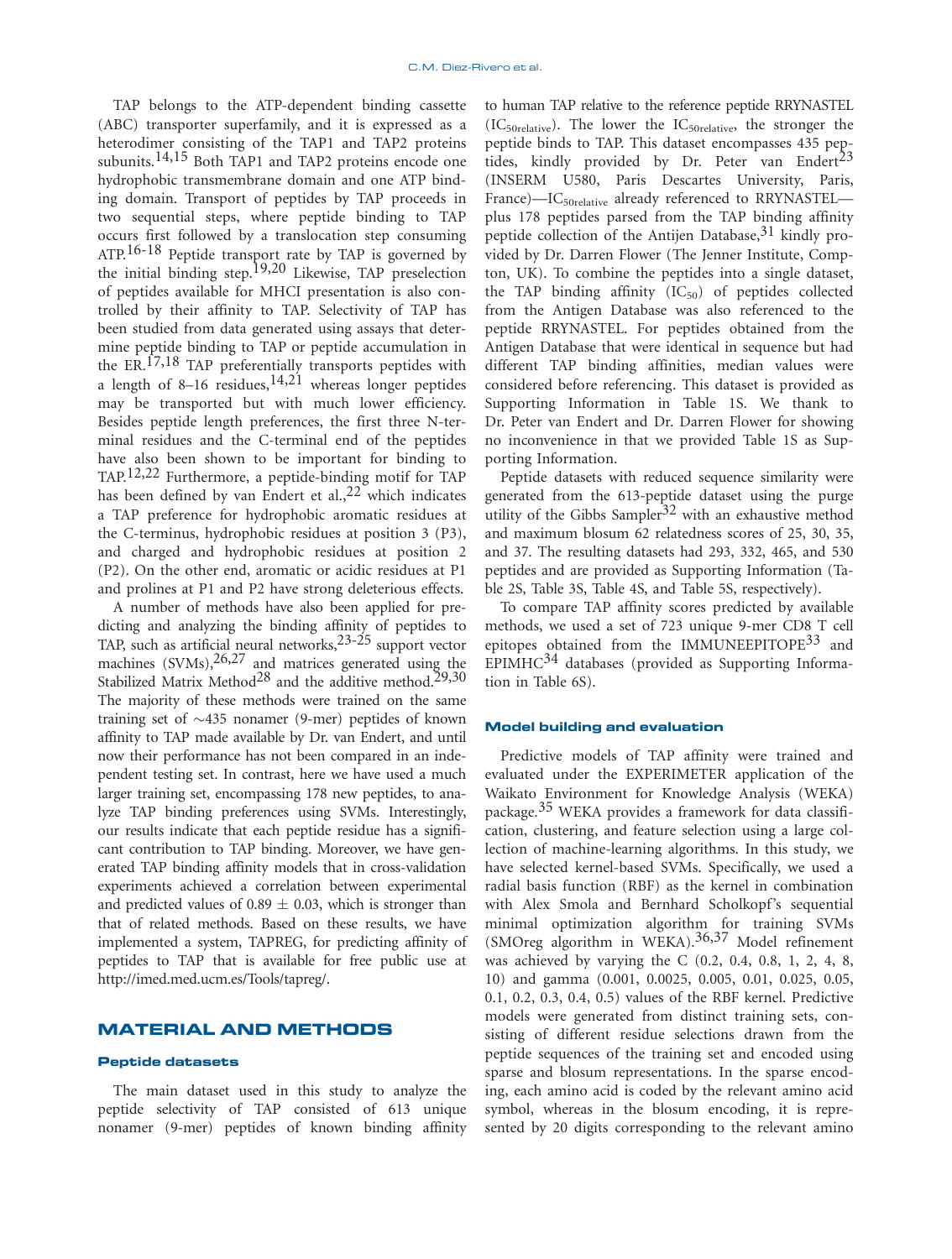acid substitution scores given by the BLOSUM62 substitution matrix.<sup>38</sup> TAP affinity (IC<sub>50relative</sub>) values of the training sets were provided to WEKA as logIC<sub>50relative</sub> values. Pearson's correlation coefficient  $(R_p)$  was used to measure the performance of SVMs to fit the experimental data. Since SVM models were built and evaluated using 10-fold cross-validation experiments that were repeated 10 times,  $R_p$  mean values and standard deviations were computed from 100 different values. Predicted peptide affinity scores yielded by the models generated with WEKA were transformed to  $IC_{50}$  values by considering an IC<sub>50</sub> for the reference peptide RRYNASTEL of 400 nM.

# Sequence similarity analyses

Sequence similarity in peptide datasets was analyzed from pairwise sequence alignments between all peptides in the dataset. Sequence alignments were obtained using the Needleman-Wunsch global alignment algorithm implemented with the needle application that is included in the EMBOSS package.<sup>39</sup> Alignments with peptide positions shifted were not evaluated (e.g., residues 1–4 of a peptide aligned with residues 3–7 of another peptide). Generally, for any given peptide (query) in the dataset, one could find several peptides that shared sequence similarity with it (hits), but the majority of the peptides in the dataset had no similarity with the query. In this study, we have computed average sequence similarities in the peptide datasets in two ways: globally, considering all possible pairwise comparisons between the peptide sequences but those with themselves (for a dataset with N peptides there will be  $N \times N-1$  comparisons), and using only the hits.

For a given query peptide in the dataset, the relationship between sequence similarity and binding affinity was studied by correlating sequence similarity with hits and differences in binding affinity (logIC<sub>50relative</sub>) using Spearman's rank correlation  $(R_s)$ . For instance, let us consider the peptide PLAKAAAAV ( $logIC_{50\text{relative}} = 8.370$ ) had the following hits:

Hit:ALAKAAAAV; Identity:88.9%; Similarity:88.9%; logIC50relative:3.984; Dif:4.386

Hit:ALAKAAAAL; Identity:77.8%; Similarity:88.9%; logIC50relative:0.688; Dif:7.682

Hit:AAASAAAAF; Identity:66.7%; Similarity:77.8%;  $logIC_{50\text{relative}}$ :  $-0.734$ ; Dif:9.104

Hit:ALAKAAAAF; Identity:55.6%; Similarity:66.7%; logIC50relative:0.332; Dif:8.038

Hit:GRQKGAGSV; Identity:33.3%; Similarity:44.4%; logIC50relative:6.215; Dif:2.155

Then, for peptide PLAKAAAAV, an  $R_s$  value was computed by correlating the similarity/identity with its peptide hits (88.9, 77.8, 66.7, 55.6, 33.3) and the differences in logIC<sub>50relative</sub> values (4.386, 7.682, 9.104, 8.038, 2.155).  $R<sub>s</sub>$  values were thus computed for each peptide in the dataset. Peptides with less than five hits were discarded from this analysis. These peptide-specific  $R_s$  values were determined considering all peptide hits and only those with an identity  $> 50\%$ .

### Statistical analyses

To assess whether the correlation achieved by a given SVM model, *i*, during training was stronger than that of another SVM model, j, we used one-sided two-sample t-test to examine if the differences of the relevant  $R_p$ mean values were significantly above 0 (Ho:  $R_p i - R_p j =$ 0;  $P \leq 0.05$ ). To evaluate if  $R_p$  values were statistically significant (H<sub>0</sub>:  $R_p = 0$ ), we computed the statistics given by Eq.  $(1)$ , which follows a *t*-Student distribution with  $N-2$  degrees of freedom, and tested subsequently  $(P < 0.05)$ .

$$
t = \frac{R_p}{\sqrt{\frac{1 - Rp^2}{N - 2}}}
$$
\n<sup>(1)</sup>

To evaluate the correlation coefficients obtaining by comparing the TAP affinity scores predicted by different methods with each other or with experimental data, we applied the test for comparing overlapping correlation coefficients described by Meng et al., $40$  as implemented in the R package compOverlapCorr by Ka-Lon Li (http:// cran.us.r-project.org/web/packages/compOverlapCorr/ index.html). Briefly, Fisher's Z-transform is applied first to the relevant correlation coefficients  $(R_i)$  using Eq. (2).

$$
Z_i = \frac{1}{2} \ln \left( \frac{1 + R_i}{1 - R_i} \right) \tag{2}
$$

Next, a statistics Z, which follows a normal distribution is computed using Eq. (3), and tested subsequently  $(P < 0.05)$ .

$$
Z = (z_i - z_j) \sqrt{\frac{N - 3}{2(1 - R_{ij})h}}
$$
 (3)

In Eq. (3),  $R_{ii}$  is the correlation between the predicted values by the methods i and j being compared, and  $h =$  $(1 - f\overline{R}^2)/(1 - \overline{R}^2)$ , with  $\overline{R}^2 = (R^2 + R^2)/2$  and  $f =$  $(1 - R_{ij})/2(1 - \overline{R}^2).$ 

# Web server implementation

The TAPREG Web server for predicting the binding affinity of peptides to TAP was implemented on an Apache Web server under the Mac OSX operating system. The TAPREG core consists of a PERL CGI (Common Gateway Interface) script that executes the predictions on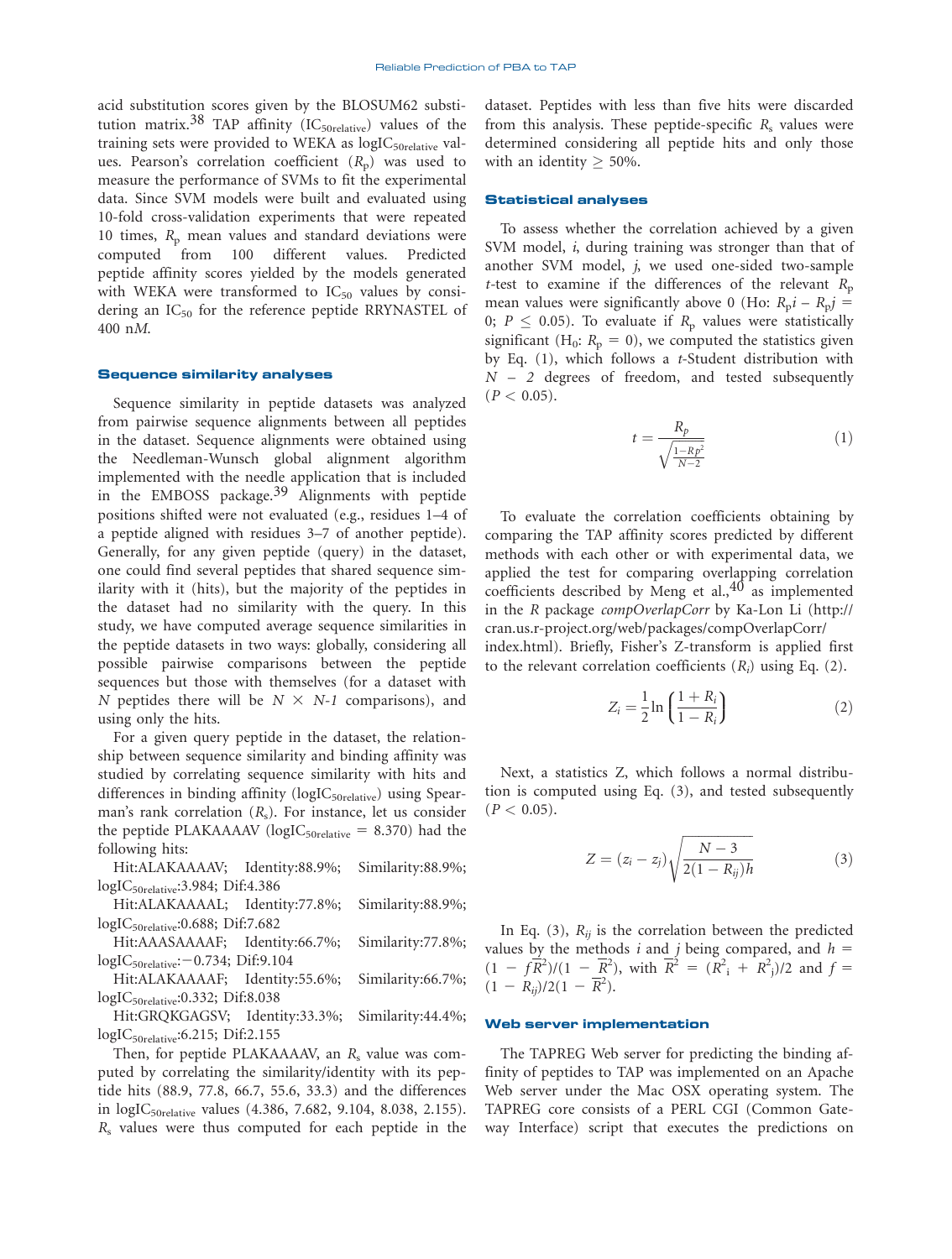

Performance of TAP-affinity prediction models. Models were trained using SVM and their performance was measured using R<sub>p</sub> values between predictions and experimental values determined under 10-fold cross-validation experiments that were repeated 10 times. Thus, R<sub>p</sub> mean values and standard deviations obtained over 100 measures are represented in the figure. Moreover, plotted  $R<sub>p</sub>$  values were those achieved by SVMs after parameter optimization. (A) Performance of models trained on individual residues of the 9-mer peptides (1–9) included in the training set. (B) Performance of models trained on different peptide fragments consisting of the first i N-terminal and the last j C-terminal residues of the peptides in the training set. Residue selections, iNjC are indicated in the abscissa. Grey bars are for SVM models trained on sparse sequence representations and black bars for models trained using blosum sequence representations. There was no difference between sparse and blosum trained models on single peptide residues. Data for making these representations—including the relevant RBF parameters of SVMs—are provided as Supporting Informtion in Table 7S.

user-provided input data and returns the results to the browser. In addition, the TAPREG web interface uses JavaScript for handling and verification of input data before submission.

# RESULTS

# Quantitative analysis of TAP selectivity using TAP affinity models

We have approached the study of TAP selectivity using a large dataset consisting of 613 9-mer peptides  $(DS_{613})$ of known affinity to TAP  $(logIC_{50relative})$  and SVMs under a regression schema. SVMs are among the most widely used methods for solving common data mining problems in bioinformatics<sup>41-43</sup> and were chosen because of their solid theoretical foundations and proven generalization ability.<sup>44</sup> A key feature of SVMs is the use of nonlinear functions (kernels) to map the input onto a higher dimensional space in which an optimal separation is achieved—in the regression task—using a linear regression conducted with an e-insensitive loss function for error minimization.44 In this study, we have selected RBF kernels (Material and Methods) because in preliminary training experiments they outperformed the alternative linear and polynomial kernels (data not shown). Moreover, we have chosen two peptide sequence representations, sparse and blosum (Material and Methods), as input for SVMs. The evolutionary relationships between amino acids are taken into consideration with blosum representations of peptide sequences, which may enhance the generalization power of the resulting models. Using WEKA as the framework for model building and parameter optimization (Material and Methods), we first evaluated the ability of SVM models to predict TAP affinity data when trained on individual peptide residues (P1–P9), judging from the relevant Pearson's correlation coefficient  $(R_p)$ . No differences were observed for models generated on blosum or sparse encoded sequences. Interestingly, for each peptide residue position, it was possible to generate SVM models that fitted the data with  $R<sub>p</sub>$  values  $[Fig. 1(A)]$  that are significant for a linear correlation  $(P < 0.05$ , Material and Methods). The lowest correlation was obtained with a model trained on the P6 residue  $(R_p)$ of  $0.26 \pm 0.11$ ), whereas the largest correlation corresponded to a model trained on the C-terminal end of the peptide ( $R_p = 0.68 \pm 0.06$ ) followed by the models trained on the P2 (0.56  $\pm$  0.08) and the P1 ( $R_p = 0.51$  $\pm$  0.09) residues of the peptide. Systematic pairwise comparisons between the predictive performance of the different position-specific TAP affinity models using oneside t-tests over the relevant  $R_p$  means (Material and Methods) showed the following peptide residue position relevance to TAP binding:  $(P6 = P5) < (P8 = P7) \le$  $(P3 = P4) \leq P1 \leq P2 \leq P9$  (C-terminal end).

To evaluate the contribution of several peptide residues to TAP binding and to improve the correlation results, SVMs were trained on peptide fragments consisting of residue combinations drawn from the peptides of the training set. A total of 20 SVM models were generated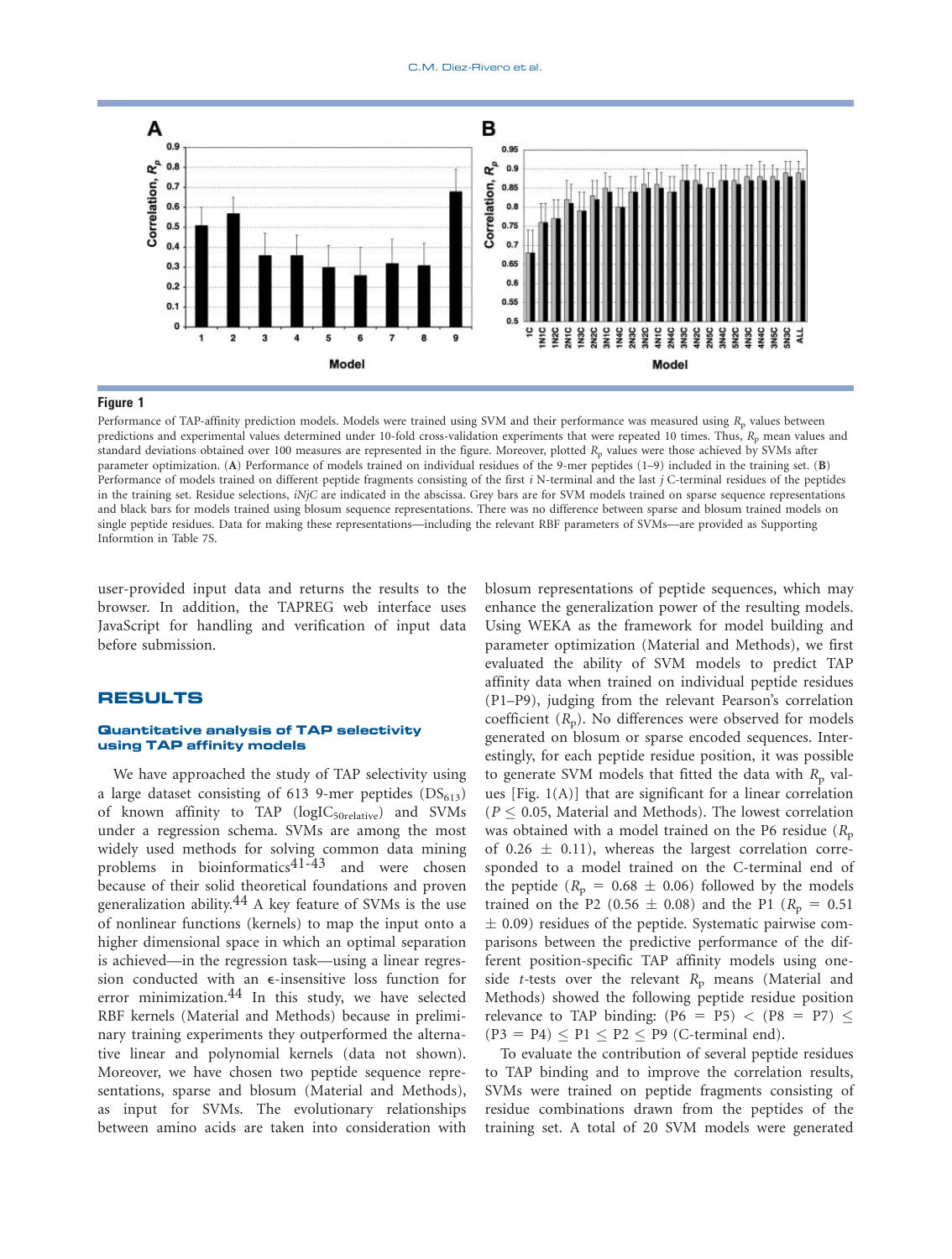

Figure 2 Analysis of TAP selectivity using TAP-affinity prediction models. SVM-Models trained using sparse sequence representation were selected. (A) Predictive performance  $(R_p)$  of SVM-models with regard to the fragment size used for training (1–9). Only the largest  $R_p$  value achieved by a specific model (indicated in the abscissa) at each fragment size is represented. Statistically significant increments between  $R_p$  values of neighboring models are indicated with a "\*" symbol. (B) Predictive performance of the best SVM-models generated upon optimal first  $i$  N- and last  $j$  Cterminal residue selections (gray bars) compared with those generated from suboptimal first  $j$  N- and last  $i$  C-terminal residue selections (black bars). Statistically significant differences were found between R<sub>p</sub> values in all cases (indicated with a "\*" symbol). Statistical significance was assessed using t-tests (Material and Methods).

and named after the specific peptide residue selection used for training (model *iNjC* was generated from a fragment of  $i + j$  residues, consisting of the first i N-terminal and last  $j$  C-terminal residues of the peptides of the training set).  $R<sub>p</sub>$  values achieved by these models on the training set together with those achieved by the models trained on just the C-terminus and the full-length peptide sequences (9-mers) are shown in Figure 1(B). Few or no differences were observed between SVMs trained using different sequence representations: sparse [gray bars in Fig.  $1(B)$ ] and blosum [black bars in Fig.  $1(B)$ ]. However, when differences were found, correlations obtained with the models trained on sparse encoded sequences were always larger than their blosum counterparts and were significantly stronger ( $P \le 0.05$ ) for models 3N2C, 4N1C, 4N2C, 5N2C, 4N3C, 4N4C, 3N5C, 5N3C, and ALL (trained on the full-length sequences). Several other general features emerged upon a detailed analysis of these results. Increasing the number of selected residues in the training sets (drawn from the peptides of known affinity to TAP) significantly improved the correlations achieved by the models [Fig. 2(A)], which went from an  $R_p$  value of 0.68  $\pm$  0.06 for a model trained on just the C-terminal end of the peptides of the training set to an  $R_p$  of 0.89  $\pm$  0.03 for the model trained on the full-length sequences (nonamers). Interestingly, a model trained on just eight residues (5N3C) achieved the same or better correlation (for blosum encoding) than models trained on the full-length peptide sequences [Figs. 1(B) and 2]. Nevertheless, for each fragment size, the best correlations were obtained with models trained on fragments encompassing more

N-terminal than C-terminal peptide residue selections  $(2NIC, 3NIC, 4N2C, 4N3C, and 5N3C)$  [Fig. 2(A)], and these correlations were significantly stronger ( $P \leq 0.05$ ) than those obtained with models with reversed N-terminal and C-terminal residue selections (1N2C, 1N3C, 2N4C, 3N4C, and 3N5C) [Fig. 2(B)]. This observation supports a larger contribution of the N-terminal half of the peptide to TAP binding when compared with its C-terminal half.

### Sequence similarity in peptide datasets and predictive performance of SVM models

To explore the predictive performance of SVM models in relation to the sequence similarity between testing and training sets, we generated four peptide datasets of 293, 332, 465, and 530 peptides ( $DS<sub>293</sub>$ ,  $DS<sub>332</sub>$ ,  $DS<sub>465</sub>$ ,  $DS<sub>530</sub>$ , respectively) by discarding similar sequences from the original  $DS_{613}$  dataset (Material and Methods). The global sequence identity in percentage in these datasets varied from  $1 \pm 6\%$  in the DS<sub>293</sub> dataset to  $9 \pm 23\%$  in the  $DS_{530}$  dataset, whereas in the  $DS_{613}$  dataset it was 10  $\pm$  25% (Table I). In the 435-peptide dataset provided by Peter van Endert (PVE<sub>435</sub>) the global identity is 5  $\pm$ 16%. The overall low sequence similarity in the datasets reflects that the peptides do not belong to a single class or group related by a given property. On the contrary, each peptide is linked to a different numeric value (logI-C50relative). The average number of similarity hits per peptide in the datasets varied from nine peptides in the  $DS<sub>293</sub>$  dataset to 110 hits in the  $DS<sub>613</sub>$  dataset (Table I). Sequence identity between hits was considerably larger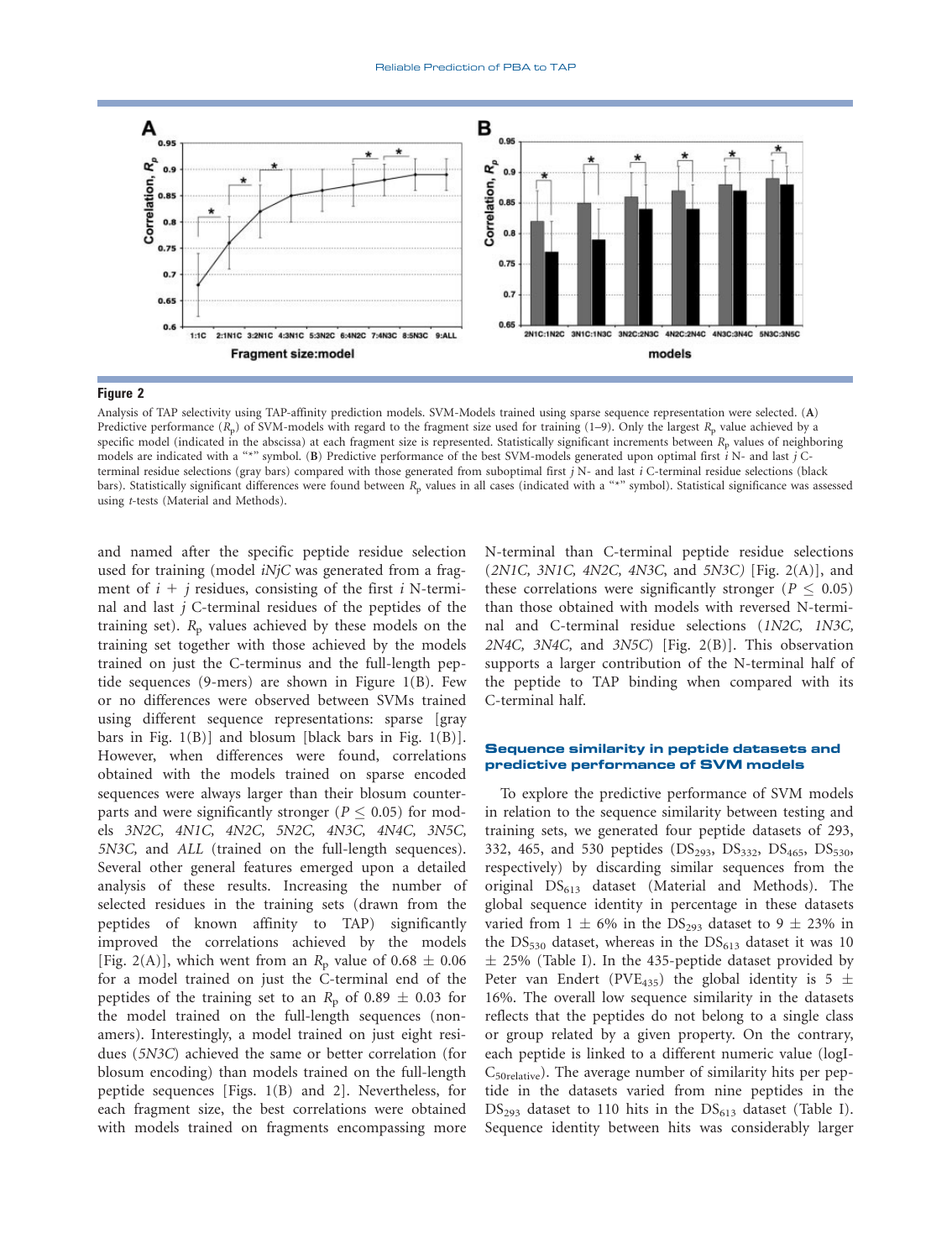| Dataset            | R,              | Identity $(\%)^a$ | Similarity (%) <sup>a</sup> | Identity $(\%)^b$ | Similarity $(\%)^b$ | Hits <sup>c</sup> |
|--------------------|-----------------|-------------------|-----------------------------|-------------------|---------------------|-------------------|
| DS <sub>293</sub>  | $0.71 \pm 0.1$  | $+6$              | $2 \pm 10$                  | $23 \pm 11$       | $43 \pm 11$         | $9 + 7$           |
| $DS_{332}$         | $0.76 \pm 0.09$ | $2 \pm 8$         | $3 \pm 11$                  | $28 \pm 18$       | $46 + 14$           | $14 \pm 12$       |
| DS <sub>465</sub>  | $0.85 + 0.05$   | $7 + 19$          | $8 \pm 21$                  | $52 \pm 25$       | $60 \pm 19$         | 59 $\pm$ 45       |
| $DS_{530}$         | $0.87 \pm 0.03$ | $9 + 23$          | $10 \pm 25$                 | $57 + 24$         | $62 + 26$           | $86 \pm 62$       |
| $DS_{613}$         | $0.89 \pm 0.03$ | $10 \pm 25$       | $11 \pm 26$                 | $59 \pm 23$       | $66 \pm 18$         | $110 \pm 77$      |
| PVE <sub>435</sub> | $0.83 \pm 0.05$ | $5 \pm 16$        | $6 \pm 18$                  | $45 \pm 26$       | $56 \pm 19$         | $40 \pm 33$       |

That's Truster<br>Predictive Performance of SVMs Trained on Datasets with Different Sequence Similarity

a Identity and similarity computed considering all possible pairwise comparisons between the peptides in the datasets.

<sup>b</sup>Identity and similarity computed considering only hits (Material and Methods).

c Average number of similarity hits per peptide in the dataset.

and ranged from 23% in the  $DS<sub>293</sub>$  dataset to 59% in the  $DS_{613}$  dataset (Table I).

Because we train and evaluate the predictive performance of SMVs using 10-fold cross-validation experiments, and we repeat these experiments 10 times. we can assume that sequence similarity between testing and training sets to be comparable to that in the entire datasets. The correlation between predictions and experimental logIC<sub>50relative</sub> values achieved by SVMs trained and evaluated on the datasets of reduced sequence similarity  $(DS_{293}, DS_{332}, DS_{465}, DS_{530}, and PVE_{435})$  was significantly lower ( $P \le 0.05$ ; one-sided t-tests) than that obtained in the  $DS_{613}$  dataset (Table I). The smallest  $R_p$ was achieved in the  $DS<sub>293</sub>$  dataset  $(0.71 \pm 0.1)$ , and these values increased significantly ( $P \leq 0.05$ ) as the number of peptides in the datasets (Table I). Thus,  $DS_{613}R_p > DS_{530}R_p$  $> DS_{465}R_p > PVE_{435}R_p > DS_{332}R_p > DS_{293}R_p.$ 

These results may apparently suggest that prediction rates by our SVM models became inflated as sequence similarity in the datasets increased. However, this is an unlikely scenario because  $R_p$  values were computed in cross-validation, and the differences in  $R_p$  that we observed were statistically significant. For sequence similarity to be responsible for inflating prediction rates, the larger the sequence similarity between peptides in the datasets the closer their binding affinity must be. As a result, for any given peptide in the dataset one would expect to find a negative correlation between the similarity to its peptide hits and the differences in binding affinity (Material and Methods for details). However, we have not found such a negative correlation for the vast majority of the peptides in any of the datasets, as shown in the boxplot depicted in Figure 3. On the contrary, we have found these correlations to be shifted toward positives values; correlation medians in the  $DS_{293}$ ,  $DS_{332}$ ,  $DS_{465}$ ,  $DS_{613}$ , and  $PVE_{435}$  datasets were 0.083, 0.109, 0.102, 0.139, 0.1945, and 0.114, respectively. Notably, the median of the correlation values in the  $DS<sub>613</sub>$  dataset is significantly larger than those of the remaining datasets  $(P < 0.05)$ , as judged from Wilcoxon-Mann-Whitney tests. Virtually identical results were obtained when only hits with  $> 50\%$  identity were considered (data not shown).

These results indicate that sequence similarity between peptides in the datasets does not correlate with proximity in binding affinity—in fact the opposite would appear to be the case. Therefore, the prediction rates obtained with SVMs trained on  $DS<sub>613</sub>$  dataset are not inflated due to sequence similarity redundancy. Furthermore, similar sequences in the  $DS<sub>613</sub>$  dataset are not redundant and contribute to the appropriated modeling of TAP binding affinity by SVMs; hence, the enhanced prediction rates achieved by models trained on the  $DS<sub>613</sub>$  dataset.

# Comparison of methods for predicting binding affinity of peptides to TAP

We have compared our SVM model trained on 9-mer peptide sequences that achieved an  $R_p = 0.89 \pm 0.03$ (hereafter  $TAP_{613}$ ) with four alternative predictive



**S**<br>Relationship between sequence similarity in peptide datasets and binding affinity proximity. This figure depicts a boxplot of  $R_s$  values computed for each peptide in a dataset by correlating their identity with its hits and the difference in  $\rm logIC_{50}$ <sub>relative</sub> values (Material and Methods). Boxplot were generated for peptides in  $DS<sub>293</sub>$ ,  $DS<sub>332</sub>$ ,  $DS<sub>465</sub>$ ,  $DS_{530}$ ,  $DS_{613}$ , and  $PVE_{435}$  datasets. Median  $R_s$  values in peptide datasets are indicated with a cross. A negative  $R_s$  will indicate that the larger the sequence similarity between peptides the closer their binding affinity. Conversely, a positive correlation will reflect that the larger the sequence similarity between peptides the larger the difference in their binding affinity.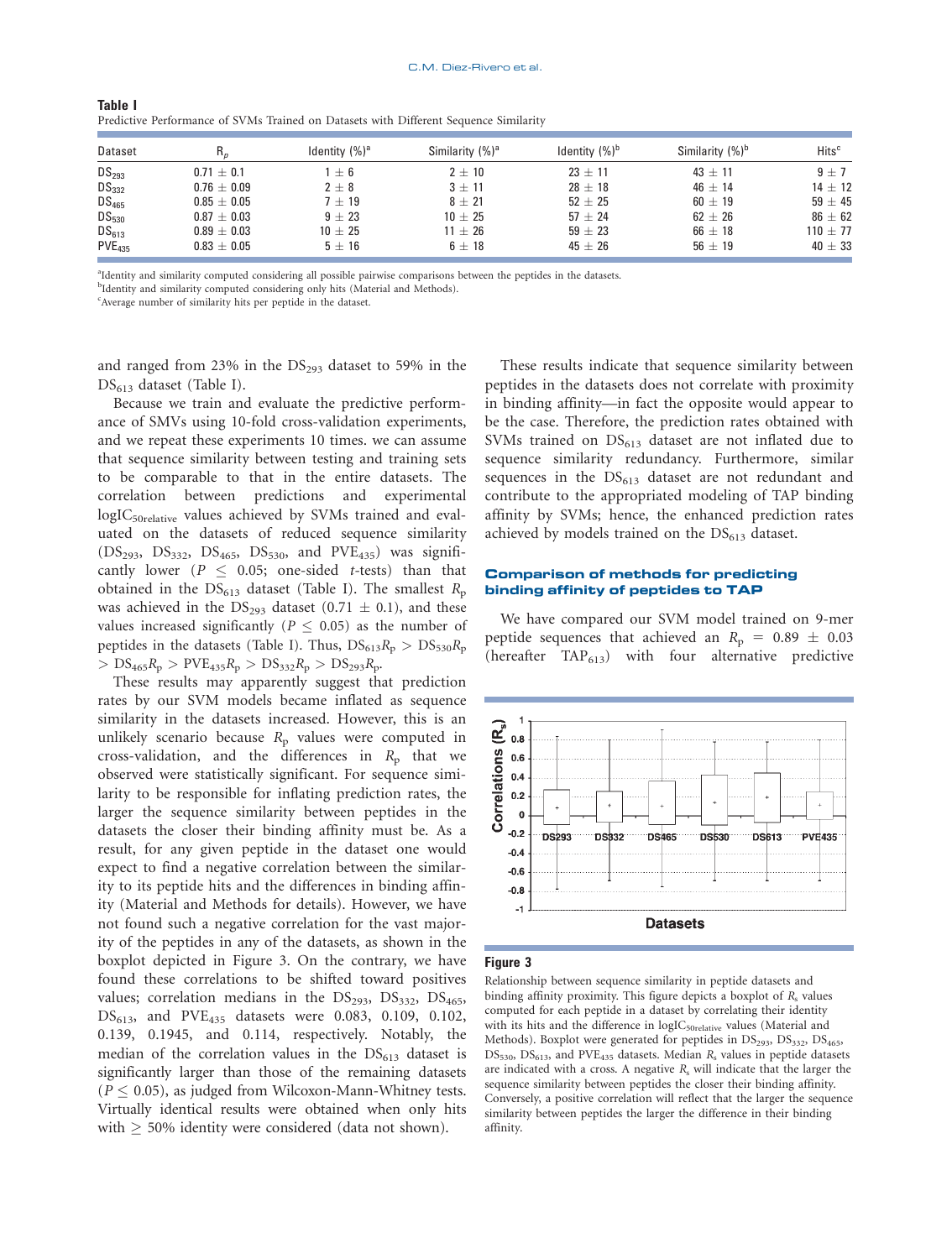### **Table II** Later II Values Using Different Methods

| Method                                                                     | R.                                                                                  | Reference                          |
|----------------------------------------------------------------------------|-------------------------------------------------------------------------------------|------------------------------------|
| TAP <sub>613</sub><br><b>SMM</b><br>ADM<br><b>TAPPRED</b><br><b>SVMTAP</b> | $0.89 \pm 0.03$<br>0.87(0.82)<br>$0.74$ $(0.72 - 0.83)$<br>0.67(0.88)<br>0.61(0.82) | This study<br>28<br>29<br>26<br>27 |

R<sup>s</sup> were computed using a testing set of 178 peptides of known affinity to TAP. For the TAP<sub>613</sub> model,  $R_s$  shown in the table is that achieved in cross-validation. Correlations reported in the literature for the different methods are shown in parentheses.

methods of peptide binding affinity to TAP, which are readily available from the relevant publications (those by Peters et al.28 and Doytchinova et al.29) or from dedicated Web services (TAPPRED<sup>26</sup> and SVMTAP<sup>27</sup>). The method developed by Doytchinova et al.<sup>29</sup> consists of a matrix generated from 163 poly-Alanine 9-mer peptides of known affinity to TAP using an additive method<sup>30</sup>; hence, we will refer to this method as ADM. The ADM method achieved a reported  $R_p$  between 0.72 and 0.83, depending of the testing set.<sup>29</sup> The remaining methods have been trained on the PVE<sub>435</sub> dataset.<sup>28</sup> Briefly, Peters' et al.<sup>28</sup> method is based on a consensus matrix (CM) that was obtained from three scoring matrices, which included a poly-Alanine derived matrix and a SMM-matrix (generated using the Stabilized Matrix Method) trained on the PVE<sub>435</sub> dataset. The CM method achieved a reported  $R_{\rm p}$  of 0.782 on the PVE<sub>435</sub> dataset. The TAPPRED<sup>26</sup> and SVMTAP<sup>27</sup> methods are based on SVMs trained solely on the PVE<sub>435</sub> dataset and achieved reported  $R_p$  of 0.82 and 0.88, respectively. The TAPPRED method is based on two layers of SVMs, whereas SVMTAP consists of a single SVM model, similar to those trained in this study. We have evaluated all these methods in a testing set consisting of the 178 peptides of known affinity to TAP collected in this study  $(DS_{178})$ , using Spearman's correlation coefficients  $(R_s)$  (Table II). Interestingly, the lowest  $R_s$  values were achieved by TAPPRED and SVMTAP (0.67 and 0.61), the methods with the largest reported correlations. On the other hand, CM achieved an  $R_s$  (0.87) comparable to the value achieved by our TAP $_{613}$  model in cross-validation (0.89), and AMD achieved an intermediate  $R_s$  value of 0.74. Statistical comparison of these  $R_s$  values (Material and Methods) indicated that the correlations obtained with the CM and  $TAP_{613}$  methods were significantly stronger than those obtained with the remaining methods. However, TAP<sub>613</sub> was also trained on the  $DS<sub>178</sub>$  testing set used for the comparisons, as surely were both the CM and ADM methods  $(DS<sub>178</sub>$  contains binding affinity data of poly-Alanine peptides).

To further compare these methods, we have used a reference set of 723 MHCI-restricted T cell epitopes and correlated the scores predicted by the different methods (Table III). Interestingly,  $TAP<sub>613</sub>$  predictions were significantly closer to the predictions by CM ( $R_s = 0.86$ ), a matrix-based method, than to those by TAPRED (0.29) and SVMTAP (0.76), which are based on SVM. Likewise, ADM predictions also correlated better with  $TAP_{613}$  predictions (0.59) than with those by TAPPRED (0.17) and SVMTAP (0.51). The extreme disparity of TAPPRED predictions with regard to the remaining methods was already noted by Zhang et al.<sup>25</sup> Overall, these results support the view that existing SVM-based methods (TAPPRED and SVM) have suffered to some extent from data over-fitting, particularly TAPPRED, while we do not expect such a problem with our  $TAP_{613}$  model, as it was trained on a much larger dataset.

### The TAPREG server

We have implemented a Web tool, TAPREG, for predicting the binding affinity of peptides to TAP, which is available for free public use at http://imed.med.ucm.es/Tools/ tapreg/ [Fig.  $4(A)$ ]. There are two models available at the TAPREG site that were trained both on the  $DS<sub>613</sub>$  dataset using the entire peptide sequences; one was generated from a sparse representation of peptide sequences and the other from a blosum representation. The model trained on blosum-encoded sequences displayed a somewhat lower predictive performance ( $R_p = 0.87 \pm 0.03$ ) than the sparse counterpart  $(R_p = 0.89 \pm 0.03)$ , but nonetheless, it is included in the TAPREG server because blosum representation of sequences can often increase the generalization power of predictive models. The input data for TAPREG can consist of either protein sequences or multiple peptide sequences. For the protein sequence, TAPREG returns all 9-mer peptides encompassed by the protein, ranked by their affinity to TAP  $(IC_{50})$ . The number of peptides listed in the output can also be limited using a user-defined threshold of binding affinity [Fig. 4(B)]. For the peptide input, the server returns the affinity of each individual peptide [Fig. 4(C)]. As TAP can bind and transport peptides of arbitrary length ranging from eight to 16 residues,  $14,21$  TAPREG will predict the affinity of any peptide within that length range as described below.

### **Table III**

Table III<br>Correlation Between TAP Binding Affinity Predictions by Different Methods

|                    | CМ   | TAP <sub>613</sub> | <b>TAPPRED</b> | ADM  | <b>SVMTAP</b> |
|--------------------|------|--------------------|----------------|------|---------------|
| CМ                 |      | 0.86               | 0.26           | 0.84 | 0.68          |
| TAP <sub>613</sub> | 0.86 |                    | 0.29           | 0.59 | 0.76          |
| ADM                | 0.84 | 0.59               | 0.17           |      | 0.51          |
| <b>TAPPRED</b>     | 0.26 | 0.29               |                | 0.17 | 0.34          |
| <b>SVMTAP</b>      | 0.68 | 0.76               | 0.34           | 0.51 |               |
|                    |      |                    |                |      |               |

Table shows  $R_s$  values that were obtained by correlating the TAP binding affinity scores of 723 MHCI-restricted T cell epitopes predicted with the different methods.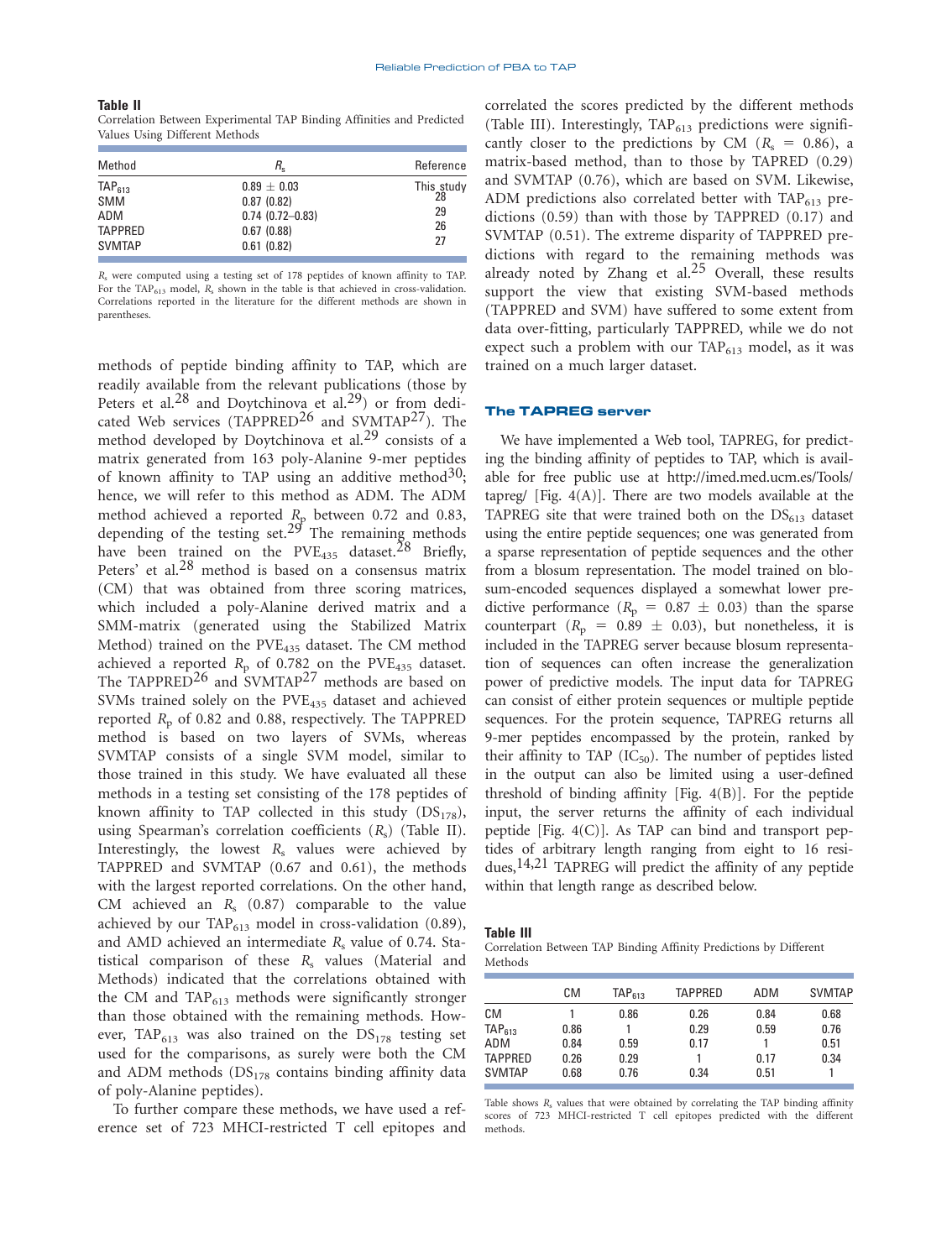

Figure 4 TAPREG server for predicting peptide binding affinity to TAP. (A) TAPREG Web interface. TAPREG can take two types of input data consisting of either multiple peptides in FASTA format (size 8 to 16 allowed) or a protein sequence in FASTA format. For protein sequences, TAPREG computes the TAP affinity of all 9-mer peptides in the protein and returns the peptides sorted by their affinity  $(IC_{50})$  (Panel B). When multiple peptides are submitted, the program returns the binding affinity to TAP  $(IC_{50})$  of each peptide (Panel C).

In general, models generated using machine-learning algorithms require input data of the same format as the data used for training. Therefore, in TAPREG, we have implemented a system to predict the TAP binding affinity of any peptide longer than nine residues, for example, ALRQFDSMERDNAVFL, by applying the model to a peptide fragment encompassing the first five N-terminal and last four C-terminal residues of the longer peptide; in this example, ALRQFAVFL. For peptides of eight residues, for example AVDFSDRS, we simply insert an Alanine at P6, AVDFSADRS, and then predict the binding affinity. Note that the P6 residue had the lower contribution to TAP binding [Fig. 1(A)]. Using the 5N3C model, which achieved the same correlation as the  $TAP_{613}$  model that was trained on the entire 9-mer peptides (Fig. 2), the binding of any peptide longer than eight residues could be predicted by applying the model to a derivative fragment consisting of the first 5 N-terminal and last 3-C terminal residues.

# **DISCUSSION**

The majority of TAP binding models have been derived from the same dataset consisting of  $\sim$ 435 9-mer peptides of known affinity which was made available by Dr. Peter van Endert<sup>28</sup> (PVE<sub>435</sub>). In contrast, in this work, we have used a larger dataset of 613 peptides  $(DS_{613})$ —encompassing 178 new extra peptides—to study TAP selectivity quantitatively, using SVM regression models that were trained on single residue and residue combinations drawn from the peptides in the dataset. Thus, we have been able to recognize that each peptide position has a significant contribution to TAP binding, and that the contribution of the P4 residue is equivalent to that of the P3 residue [Fig. 1(A)]. Previously, only the positions P1, P2, P3, and the C-terminal end of the peptide were thought to be clearly relevant for binding to TAP.<sup>12,22,26,28,29</sup> We have confirmed that the C-terminal end of the peptide has the largest quantitative input to TAP binding; a model trained on this residue alone reached an  $R_p = 0.68 \pm 0.06$ . Nonetheless, we have shown that the N-terminal half of the peptide has a larger contribution to TAP binding than the C-terminal half of the peptide, as judged by the predictive performance of SMVs trained on peptide fragments encompassing a varying number of N-terminal and C-terminal residues of the peptides in the  $DS<sub>613</sub>$ dataset (Fig. 2).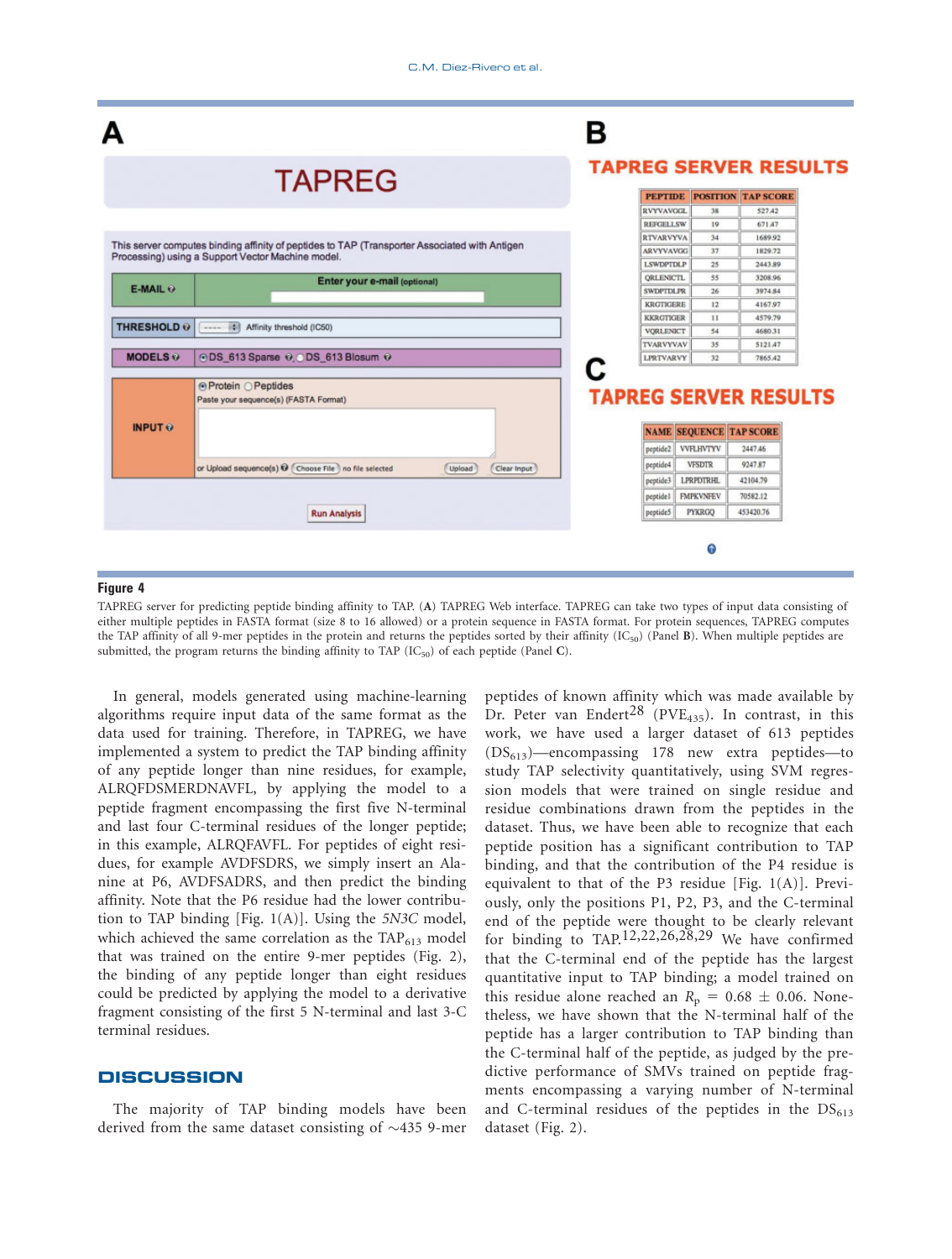Optimal modeling of the binding affinity of peptides in the  $DS<sub>613</sub>$  dataset was achieved by SVM models trained on the full-length peptide sequences (TAP $_{613}$ ) or on 8-residue fragments consisting of the first five N-terminal and last three C-terminal residues (5N3C) of the peptides  $(R_p = 0.89 \pm 0.03)$  [Figs. 1(B) and 2]. These results may reflect the observation that TAP can transport peptides of eight and nine residues with comparable efficiency.<sup>14,21</sup> Overall, that optimal fitting of TAP binding affinity data required training on multiple peptide residues also implies that all peptide residues—perhaps with the exception of the P6 residue—have a relevant contribution to TAP binding.

The correlation between predictions and experimental binding affinity values achieved by models  $TAP_{613}$  and 5N3C, both trained on the  $DS<sub>613</sub>$  dataset, is larger (0.89)  $\pm$  0.03) than that reported for any predictive model of TAP binding affinity.<sup>26-29</sup> It is worth noting that, unlike any of the related studies, we have not only evaluated the predictive performance of our models in cross-validation experiments but have also repeated the experiments 10 times and provided confidence values (standard deviations). Moreover, we have also shown that the enhanced predictive performance obtained with the model trained on the  $DS_{613}$  dataset is not related to sequence similarity redundancy (Fig. 3). In fact, we have found that peptides with high sequence similarity generally differ in their binding affinity (Fig. 3). Therefore, similar sequences are not redundant, and instead of inflating prediction rates, have a genuine contribution to model TAP binding affinity appropriately; hence, the enhanced prediction rates that we have obtained with the model trained in the  $DS_{613}$  dataset (Table I).

Using the new 178 peptides of known affinity to TAP collected in this study as a testing set  $\left(DS_{178}$  dataset), we have proved that two previous SVM-based methods (TAPPRED<sup>26</sup> and SMVTAP<sup>27</sup>) for predicting binding affinity of peptides to TAP, which were trained on the PVE<sub>435</sub> dataset, appear to have suffered to some extent from data overfit; they achieved much lower correlation coefficients in the testing  $DS<sub>178</sub>$  dataset than those reported on the  $PVE_{435}$  dataset (Table II). We have also evaluated two matrix-based methods, ADM<sup>29</sup> and  $CM<sub>1</sub><sup>28</sup>$  on the same  $DS<sub>178</sub>$  dataset, and they achieved correlations (0.87 and 0.74, respectively) that were similar to those originally reported by the authors (Table II). However, it is likely that these two matrix-based methods were trained on some of the peptides included in the  $DS<sub>178</sub>$  dataset, because they were developed using binding affinity data of poly-Alanine peptides, such as those included in the  $DS<sub>178</sub>$  dataset. In any case, TAP binding affinity predicted by our SVM models correlated more closely with those predicted by CM than with those predicted by related SVM-based methods (Table III). Overall, these results highlight the relevance of identifying and including new data points for training predictive models.

In this study, we have also developed a Web-based tool, TAPREG, to predict the binding affinity of peptides to TAP, which is available for free public use at http:// imed.med.ucm.es/Tools/tapreg/. Currently, there are two dedicated web-based tools to predict the binding affinity of peptides to TAP: SMVTAP<sup>27</sup> (http://www-bs.informatik. uni-tuebingen.de/Services/SVMTAP/) and TAPPRED<sup>26</sup> (http://www.imtech.res.in/raghava/tappred/), both of them based on SVMs. These two resources use a protein sequence as input and report the 9-mer peptides encompassed by the protein, ranked by their predicted binding affinity to TAP. In addition to this task, TAPREG can be used to predict the binding affinity to TAP of multiple peptides with a length ranging from eight to 16 residues,  $14,21$  which is consistent with the transport activity displayed by TAP.

Until now TAP binding affinity of peptides longer than nine residues could only be achieved using quantitative matrices, and only the 3 N-terminal residues and the C-terminus of the peptide were considered to matter for TAP binding.28 In contrast, in TAPREG, we compute the TAP affinity using nine residues selected from the larger peptides—those equivalent to the 9-mer peptides used for training—as we have shown that all residues in a 9 mer peptide contribute to binding. To our knowledge, this is the first machine-learning based approach that can predict the binding affinity to TAP of peptides longer than nine residues.

# CONCLUSIONS

We have used a large dataset of 9-mer peptides of known affinity to TAP to dissect the TAP binding preferences, concluding that each peptide position has a quantitative contribution to TAP binding. Moreover, we have been able to generate SVM models with enhanced predictive performance as a result of including new peptide binding data. Because accurate modeling of TAP activity is relevant for T cell epitope selection,  $12,13$  we have implemented the Web-based tool TAPREG (http://imed. med.ucm.es/Tools/tapreg/). Unlike any related resource, TAPREG can be used to predict the binding affinity of peptides ranging from eight to 16 residues, in a manner that is consistent with the activity exhibited by TAP.

### REFERENCES

- 1. Paul WE. Fundamental immunology. Philadelphia, PA: Lippincott, Williams & Wilkins; 1998.
- 2. Von Boehmer H. Positive and negative selection of the ab T cell repertoire in vivo. Curr Opin Immunol 1991;3:210–215.
- 3. Craiu A, Akopian T, Goldberg A, Rock KL. Two distinct proteolytic processes in the generation of a major histocompatibility complex class I-presented peptide. Proc Natl Acad Sci USA 1997;94:10850–10855.
- 4. Yewdell JW, Haeryfar SM. Understanding presentation of viral antigens to  $CD8+T$  cells in vivo: the key to rational vaccine design. Annu Rev Immunol 2005;26:651–682.